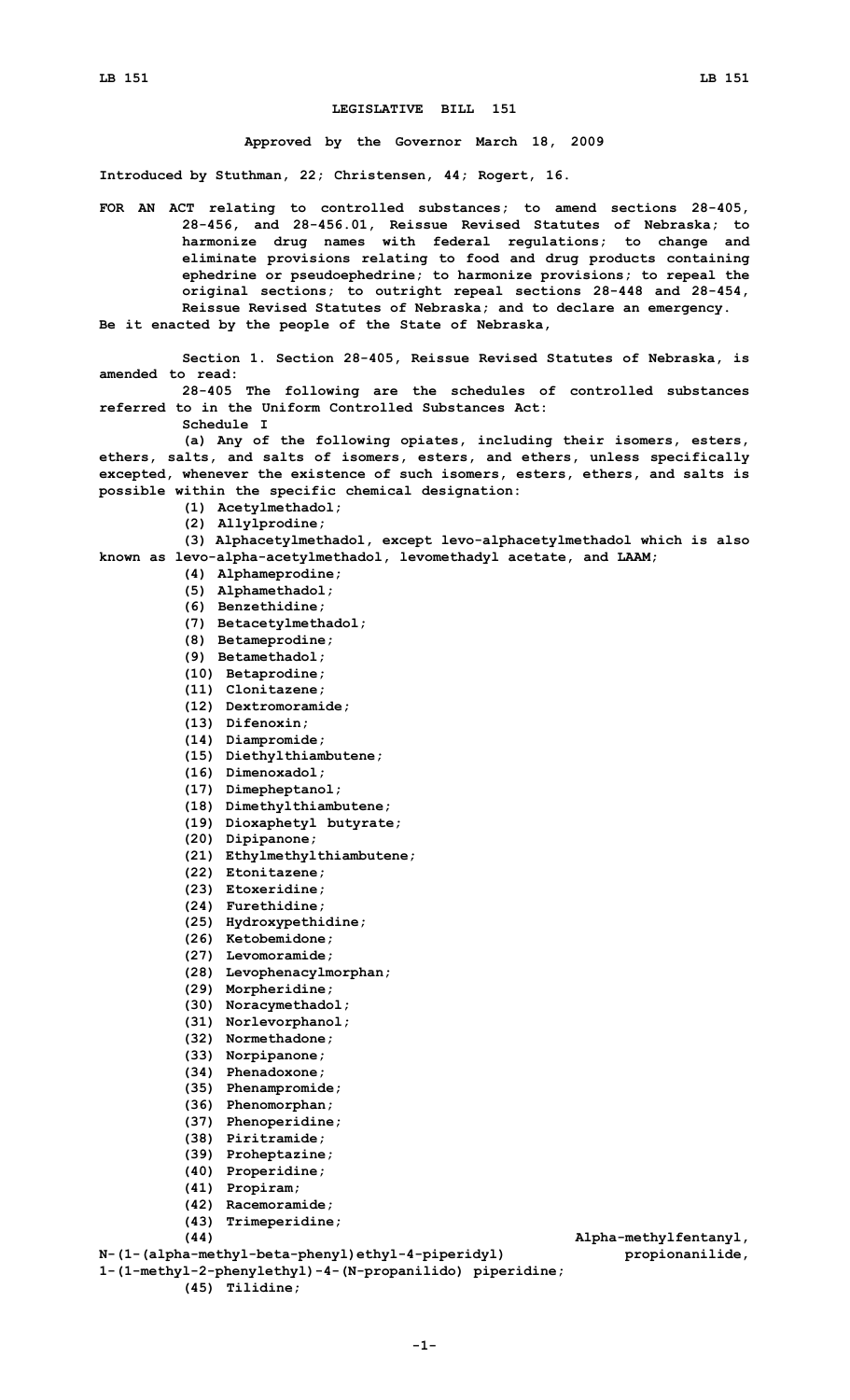**(46) 3-Methylfentanyl, N-(3-methyl-1-(2-phenylethyl)-4-piperidyl)-N-phenylpropanamide, its optical and geometric isomers, salts, and salts of isomers; (47) 1-methyl-4-phenyl-4-propionoxypiperidine (MPPP), its optical isomers, salts, and salts of isomers; (48) PEPAP, (1-(2-phenethyl)-4-phenyl-4-acetoxypiperidine), 1-(2-phenethyl)-4-phenyl-4-acetoxypiperidine, its optical isomers, salts, and salts of isomers; (49) Acetyl-alpha-methylfentanyl, N-(1-(1-methyl-2-phenethyl)-4-piperidinyl)-N-phenylacetamide, (N-(1-(1-methyl-2-phenethyl)-4-piperidinyl)-N-phenylacetamide), its optical isomers, salts, and salts of isomers; (50) Alpha-methylthiofentanyl, N-(1-methyl-2-(2-thienyl)ethyl-4-piperidinyl)-N-phenylpropanamide, (N-(1-methyl-2-(2-thienyl)ethyl-4-piperidinyl)-N-phenylpropanamide), its optical isomers, salts, and salts of isomers; (51) Benzylfentanyl, N-(1-benzyl-4-piperidyl)-N-phenylpropanamide, (N-(1-benzyl-4-piperidyl)-N-phenylpropanamide), its optical isomers, salts, and salts of isomers; (52) Beta-hydroxyfentanyl, N-(1-(2-hydroxy-2-phenethyl)-4-piperidinyl)-N-phenylpropanamide, (N-(1-(2-hydroxy-2-phenethyl)-4-piperidinyl)-N-phenylpropanamide), its optical isomers, salts, and salts of isomers; (53) Beta-hydroxy-3-methylfentanyl, (other name: N-(1-(2-hydroxy-2-phenethyl)-3-methyl-4-piperidinyl)-N-phenylpropanamide), its optical and geometric isomers, salts, and salts of isomers; (54) 3-methylthiofentanyl, N-(3-methyl-1-(2-thienyl)ethyl-4-piperidinyl)-N-phenylpropanamide, (N-(3-methyl-1-(2-thienyl)ethyl-4-piperidinyl)-N-phenylpropanamide), its optical and geometric isomers, salts, and salts of isomers; (55) N-(1-(2-thienyl)methyl-4-piperidyl)-N-phenylpropanamide (thenylfentanyl), its optical isomers, salts, and salts of isomers; (56) Thiofentanyl, N-phenyl-N-(1-(2-thienyl)ethyl-4-piperidinyl)-propanamide, (N-phenyl-N-(1-(2-thienyl)ethyl-4-piperidinyl)-propanamide), its optical isomers, salts, and salts of isomers; and (57) Para-fluorofentanyl, N-(4-fluorophenyl)-N-(1-(2-phenethyl)-4-piperidinyl)propanamide, (N-(4-fluorophenyl)-N-(1-(2-phenethyl)-4-piperidinyl)propanamide), its optical isomers, salts, and salts of isomers. (b) Any of the following opium derivatives, their salts, isomers, and salts of isomers, unless specifically excepted, whenever the existence of such salts, isomers, and salts of isomers is possible within the specific chemical designation: (1) Acetorphine; (2) Acetyldihydrocodeine; (3) Benzylmorphine; (4) Codeine methylbromide; (5) Codeine-N-Oxide; (6) Cyprenorphine; (7) Desomorphine; (8) Dihydromorphine; (9) Drotebanol; (10) Etorphine, except hydrochloride salt; (11) Heroin; (12) Hydromorphinol; (13) Methyldesorphine; (14) Methyldihydromorphine; (15) Morphine methylbromide; (16) Morphine methylsulfonate; (17) Morphine-N-Oxide; (18) Myrophine; (19) Nicocodeine; (20) Nicomorphine; (21) Normorphine; (22) Pholcodine; and (23) Thebacon.**

**(c) Any material, compound, mixture, or preparation which contains any quantity of the following hallucinogenic substances, their salts, isomers, and salts of isomers, unless specifically excepted, whenever the existence of such salts, isomers, and salts of isomers is possible within the specific chemical designation, and, for purposes of this subdivision only, isomer shall**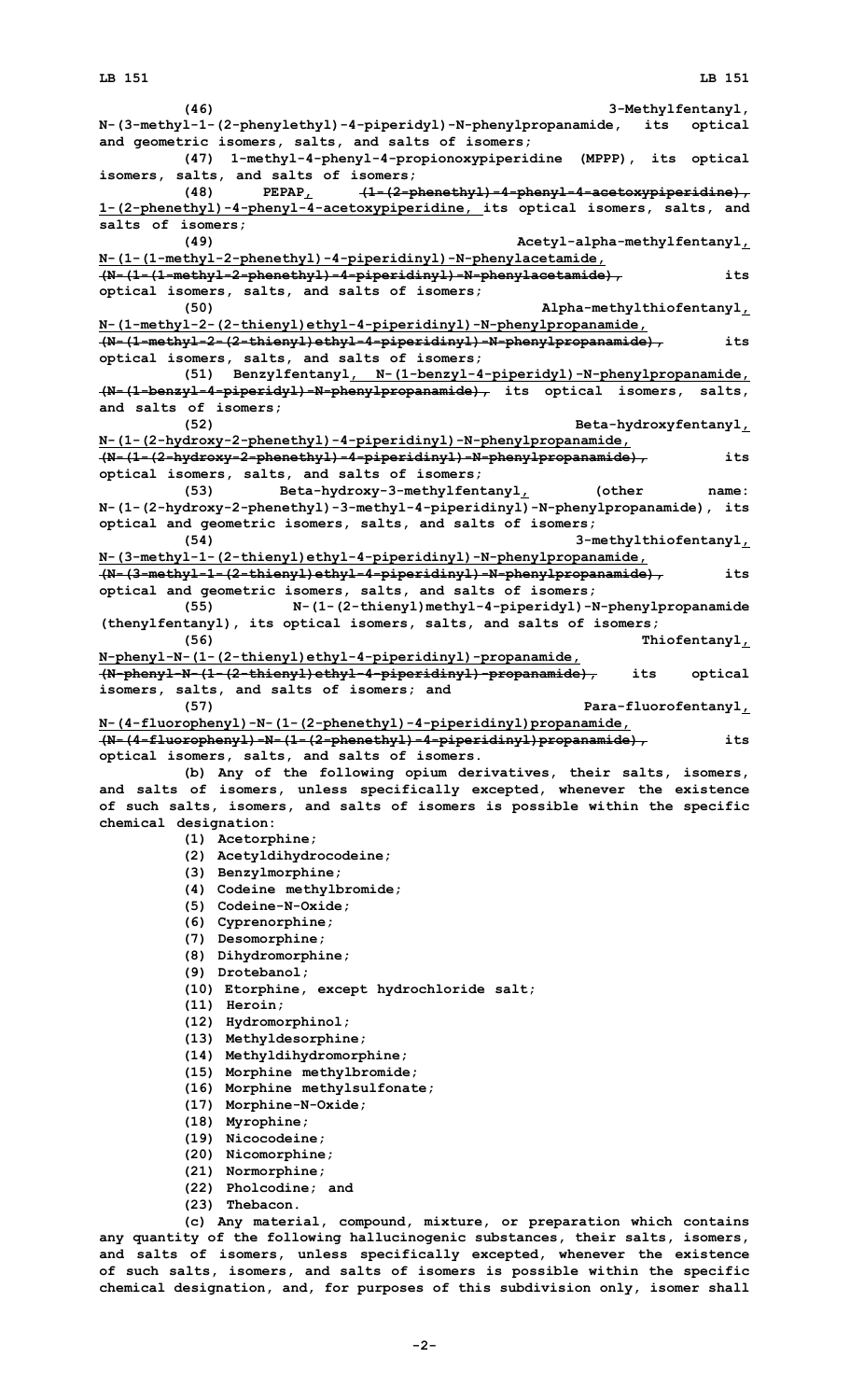**include the optical, position, and geometric isomers:**

**(1) Bufotenine. Trade and other names shall include, but are not limited to: 3-(B-Dimethylaminoethyl)-5-hydroxyindole; 3-(beta-Dimethylaminoethyl)-5-hydroxyindole;**

**3-(2-dimethylaminoethyl)-5-indolol; N,N-dimethylserotonin; 5-hydroxy-N,N-dimethyltryptamine; and mappine;**

**(2) Diethyltryptamine. Trade and other names shall include, but are not limited to: N,N-diethyltryptamine; N,N-Diethyltryptamine; and DET;**

**(3) Dimethyltryptamine. Trade and other names shall include, but are not limited to: DMT;**

**(4) 4-bromo-2,5-dimethoxyamphetamine. Trade and other names shall include, but are not limited to: 4-bromo-2, 5-dimethoxy-a-methylphenethylamine; 4-bromo-2,5-dimethoxy-alpha-methylphenethylamine; and 4-bromo-2,5-DMA;**

**(5) 4-methoxyamphetamine. Trade and other names shall include, but are not limited to: 4-methoxy-a-methyl-phenethylamine; 4-methoxy-alpha-methylphenethylamine; and paramethoxyamphetamine, PMA;**

**(6) 4-methyl-2, 5-dimethoxyamphetamine. 4-methyl-2,5-dimethoxyamphetamine. Trade and other names shall include, but are not limited to: 4-methyl-2,5-dimethoxy-a-methylphenethylamine; 4-methyl-2,5-dimethoxy-alpha-methylphenethylamine; DOM; and STP;**

**(7) 5-methoxy-N-N, dimethyltryptamine; (8) Ibogaine. Trade and other names shall include, but are not limited to: 7-ethyl-6,6B,7,8,9,10,12,13-octahydro-2-methoxy-6,9-methano-5H-pyrido 7-Ethyl-6,6beta,7,8,9,10,12,13-octahydro-2-methoxy-6,9-methano-5H-pyrido**

**(1',2':1,2) azepino (5,4-b) indole; and tabernanthe Tabernanthe iboga;**

**(9) Lysergic acid diethylamide;**

**(10) Marijuana;**

**(11) Mescaline;**

**(12) Peyote. Peyote shall mean all parts of the plant presently classified botanically as Lophophora williamsii Lemaire, whether growing or not, the seeds thereof, any extract from any part of such plant, and every compound, manufacture, salts, derivative, mixture, or preparation of such plant or its seeds or extracts;**

**(13) Psilocybin;**

**(14) Psilocyn;**

**(15) Tetrahydrocannabinols, including, but not limited to, synthetic equivalents of the substances contained in the plant or in the resinous extractives of cannabis, sp. or synthetic substances, derivatives, and their isomers with similar chemical structure and pharmacological activity such as the following: Delta 1 cis or trans tetrahydrocannabinol and their optical isomers, excluding dronabinol in sesame oil and encapsulated in <sup>a</sup> soft gelatin capsule in <sup>a</sup> drug product approved by the federal Food and Drug Administration; Delta 6 cis or trans tetrahydrocannabinol and their optical isomers; and Delta 3,4 cis or trans tetrahydrocannabinol and its optical isomers. Since nomenclature of these substances is not internationally standardized, compounds of these structures shall be included regardless of the numerical designation of atomic positions covered;**

**(16) 3,4-methylenedioxy amphetamine;**

**(17) 5-methoxy-3,4-methylenedioxy amphetamine; 5-methoxy-3,4-methylenedioxy-amphetamine;**

**(18) 3,4,5-trimethoxy amphetamine;**

**(19) N-ethyl-3-piperidyl benzilate;**

**(20) N-methyl-3-piperidyl benzilate;**

**(21) Thiophene analog of phencyclidine. Trade and other names shall include, but are not limited to: 1-(1-(2-thienyl)-cyclohexyl)-piperidine; 2-thienyl analog of phencyclidine; TPCP; and TCP;**

**(22) 2,5-dimethoxyamphetamine. Trade and other names shall include, but are not limited to: 2,5-dimethoxy-a-methylphenethylamine; 2,5-dimethoxy-alpha-methylphenethylamine; and 2,5-DMA;**

**(23) Hashish or concentrated cannabis;**

**(24) Parahexyl. Trade and other names shall include, but are not limited to: 3-Hexyl-1-hydroxy-7,8,9,10-tetrahydro-6,6, 9-trimethyl-6H-dibenzo(b,d)pyran; and synhexyl; 3-Hexyl-1-hydroxy-7,8,9,10-tetrahydro-6,6,9-trimethyl-6H-dibenzo(b,d)pyran; and Synhexyl;**

**(25) Ethylamine analog of phencyclidine. Trade and other names shall include, but are not limited to: N-ethyl-1-phenylcyclohexylamine; (1-phenylcyclohexyl)ethylamine; N-(1-phenylcyclohexyl)ethylamine; cyclohexamine; and PCE;**

**(26) Pyrrolidine analog of phencyclidine. Trade and other names**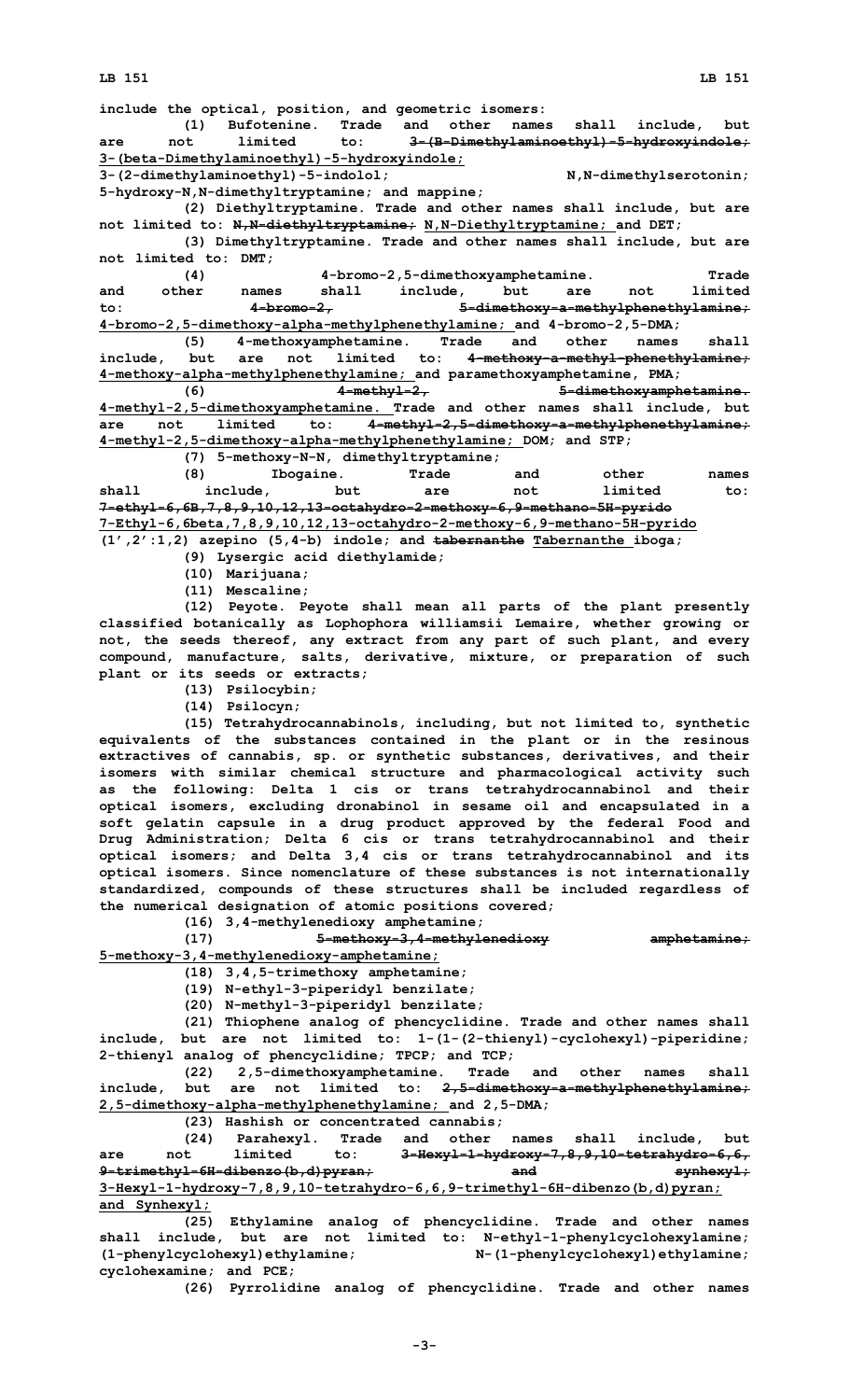**shall include, but are not limited to: 1-(1-phenylcyclohexyl)-pyrrolidine; PCPy; and PHP;**

**(27) 3,4-methylenedioxymethamphetamine (MDMA), its optical, positional, and geometric isomers, salts, and salts of isomers;**

**(28) 4-bromo-2,5-dimethoxyphenethylamine. 4-Bromo-2,5-dimethoxyphenethylamine. Some trade or other names: 2-(4-bromo-2,5-dimethoxyphenyl)-1-aminoethane; alpha-desmethyl DOB; 2C-B; and Nexus;**

**(29) Alpha-ethyltryptamine. Some trade or other names: etryptamine; Monase; alpha-ethyl-lH-indole-3-ethanamine; alpha-ethyl-1H-indole-3-ethanamine; 3-(2-aminobutyl) indole; alpha-ET; and AET;**

**(30) 2,5-dimethoxy-4-ethylamphet-amine; and DOET;**

**(31) 1-(1-(2-thienyl)cyclohexyl)pyrrolidine; and TCPy;**

**(32) Alpha-methyltryptamine, which is also known as AMT; and**

**(33) 5-Methoxy-N, N-diisopropyltryptamine, 5-Methoxy-N,N-diisopropyltryptamine, which is also known as 5-MeO-DIPT.**

**(d) Unless specifically excepted or unless listed in another schedule, any material, compound, mixture, or preparation which contains any quantity of the following substances having <sup>a</sup> depressant effect on the central nervous system, including its salts, isomers, and salts of isomers whenever the existence of such salts, isomers, and salts of isomers is possible within the specific chemical designation:**

- **(1) Mecloqualone;**
- **(2) Methaqualone; and**

**(3) Gamma-hydroxybutyric acid. Gamma-Hydroxybutyric Acid. Some other names include: GHB; gamma-hydroxybutyrate; 4-hydroxybutyrate; 4-hydroxybutanoic acid; sodium oxybate; and sodium oxybutyrate. Gamma-hydroxybutyrate; 4-Hydroxybutyrate; 4-Hydroxybutanoic Acid; Sodium Oxybate; and Sodium Oxybutyrate.**

**(e) Unless specifically excepted or unless listed in another schedule, any material, compound, mixture, or preparation which contains any quantity of the following substances having <sup>a</sup> stimulant effect on the central nervous system, including its salts, isomers, and salts of isomers:**

**(1) Fenethylline;**

**(2) N-ethylamphetamine;**

**(3) Aminorex; aminoxaphen; 2-amino-5-phenyl-2-oxazoline; and or 4,5-dihydro-5-phenyl-2-oxazolamine;**

**(4) Cathinone; 2-amino-1-phenyl-1-propanone; alpha-aminopropiophenone; 2-aminopropiophenone; and norephedrone;**

**(5) Methcathinone, its salts, optical isomers, and salts of optical isomers. Some other names: 2-(methylamino)-propiophenone; alpha-(methylamino)propiophenone; 2-(methylamino)-1-phenylpropan-1-one; alpha-N-methylaminopropiophenone; methylcathinone; monomethylpropion; ephedrone; N-methylcathinone; AL-464; AL-422; AL-463; and UR1432;**

**(6) (+/-)cis-4-methylaminorex; and (+/-)cis-4,5-dihydro-4-methyl-5-phenyl-2-oxazolamine; and**

**(7) N,N-dimethylamphetamine; N,N-alpha-trimethyl-benzeneethanamine; and N,N-alpha-trimethylphenethylamine.**

**(f) Any controlled substance analogue to the extent intended for human consumption.**

**Schedule II**

**(a) Any of the following substances except those narcotic drugs listed in other schedules whether produced directly or indirectly by extraction from substances of vegetable origin, independently by means of chemical synthesis, or by combination of extraction and chemical synthesis:**

**(1) Opium and opiate, and any salt, compound, derivative, or preparation of opium or opiate, excluding apomorphine, buprenorphine, thebaine-derived butorphanol, dextrorphan, nalbuphine, nalmefene, naloxone, and naltrexone and their salts, but including the following:**

**(i) Raw opium; (ii) Opium extracts; (iii) Opium fluid; (iv) Powdered opium; (v) Granulated opium; (vi) Tincture of opium; (vii) Codeine; (viii) Ethylmorphine; (ix) Etorphine hydrochloride; (x) Hydrocodone; (xi) Hydromorphone;**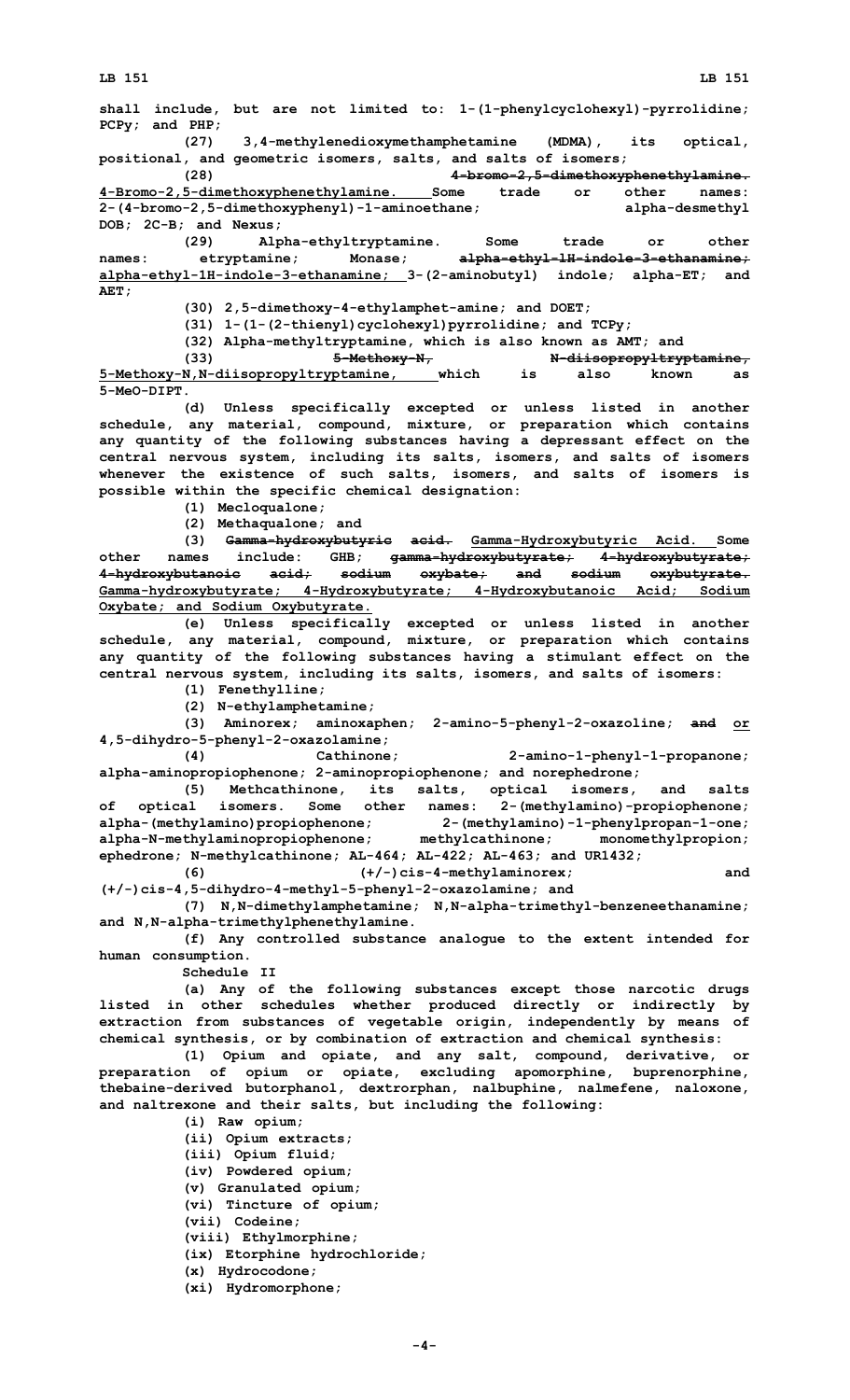**(xii) Metopon; (xiii) Morphine; (xiv) Oxycodone; (xv) Oxymorphone; (xvi) Oripavine; (xvii) Thebaine; and (xviii) Dihydroetorphine;**

**(2) Any salt, compound, derivative, or preparation thereof which is chemically equivalent to or identical with any of the substances referred to in subdivision (1) of this subdivision, except that these substances shall not include the isoquinoline alkaloids of opium;**

**(3) Opium poppy and poppy straw;**

**(4) Coca leaves and any salt, compound, derivative, or preparation of coca leaves, and any salt, compound, derivative, or preparation thereof which is chemically equivalent to or identical with any of these substances, including cocaine and its salts, optical isomers, and salts of optical isomers, except that the substances shall not include decocainized coca leaves or extractions which do not contain cocaine or ecgonine; and**

**(5) Concentrate of poppy straw, the crude extract of poppy straw in either liquid, solid, or powder form which contains the phenanthrene alkaloids of the opium poppy.**

**(b) Unless specifically excepted or unless in another schedule any of the following opiates, including their isomers, esters, ethers, salts, and salts of their isomers, esters, and ethers whenever the existence of such isomers, esters, ethers, and salts is possible within the specific chemical designation, dextrorphan excepted:**

**(1) Alphaprodine; (2) Anileridine;**

- **(3) Bezitramide;**
- **(4) Diphenoxylate;**
- **(5) Fentanyl;**
- **(6) Isomethadone;**
- **(7) Levomethorphan;**
- 
- **(8) Levorphanol;**
- **(9) Metazocine;**
- **(10) Methadone;**

```
(11) Methadone-Intermediate, Methadone-intermediate,
4-cyano-2-dimethylamino-4,4-diphenyl butane;
```
**(12) Moramide-intermediate, 2-methyl-3-morpholino-1,1-diphenylpropane-carboxylic acid;**

- **(13) Pethidine or meperidine;**
- **(14) Pethidine-Intermediate-A, 4-cyano-1-methyl-4-phenylpiperidine;**

**(15) Pethidine-Intermediate-B, ethyl-4-phenylpiperidine-4-carboxylate;**

**(16) Pethidine-Intermediate-C,**

**1-methyl-4-phenylpiperidine-4-carboxylic acid;**

- **(17) Phenazocine;**
- **(18) Piminodine;**
- **(19) Racemethorphan;**
- **(20) Racemorphan;**
- **(21) Dihydrocodeine;**
- **(22) Bulk propoxyphene Dextropropoxyphene in nondosage forms;**
- **(23) Sufentanil;**
- **(24) Alfentanil;**

**(25) Levo-alphacetylmethadol which is also known as levo-alpha-acetylmethadol, levomethadyl acetate, and LAAM;**

- **(26) Carfentanil; and**
	- **(27) Remifentanil.**

**(c) Any material, compound, mixture, or preparation which contains any quantity of the following substances having <sup>a</sup> potential for abuse associated with <sup>a</sup> stimulant effect on the central nervous system:**

**(1) Amphetamine, its salts, optical isomers, and salts of its optical isomers;**

- **(2) Phenmetrazine and its salts;**
- **(3) Methamphetamine, its salts, isomers, and salts of its isomers;**
- **(4) Methylphenidate.**

**and**

**(d) Any material, compound, mixture, or preparation which contains any quantity of the following substances having <sup>a</sup> potential for abuse associated with <sup>a</sup> depressant effect on the central nervous system, including their salts, isomers, and salts of isomers whenever the existence of such salts, isomers, and salts of isomers is possible within the specific chemical**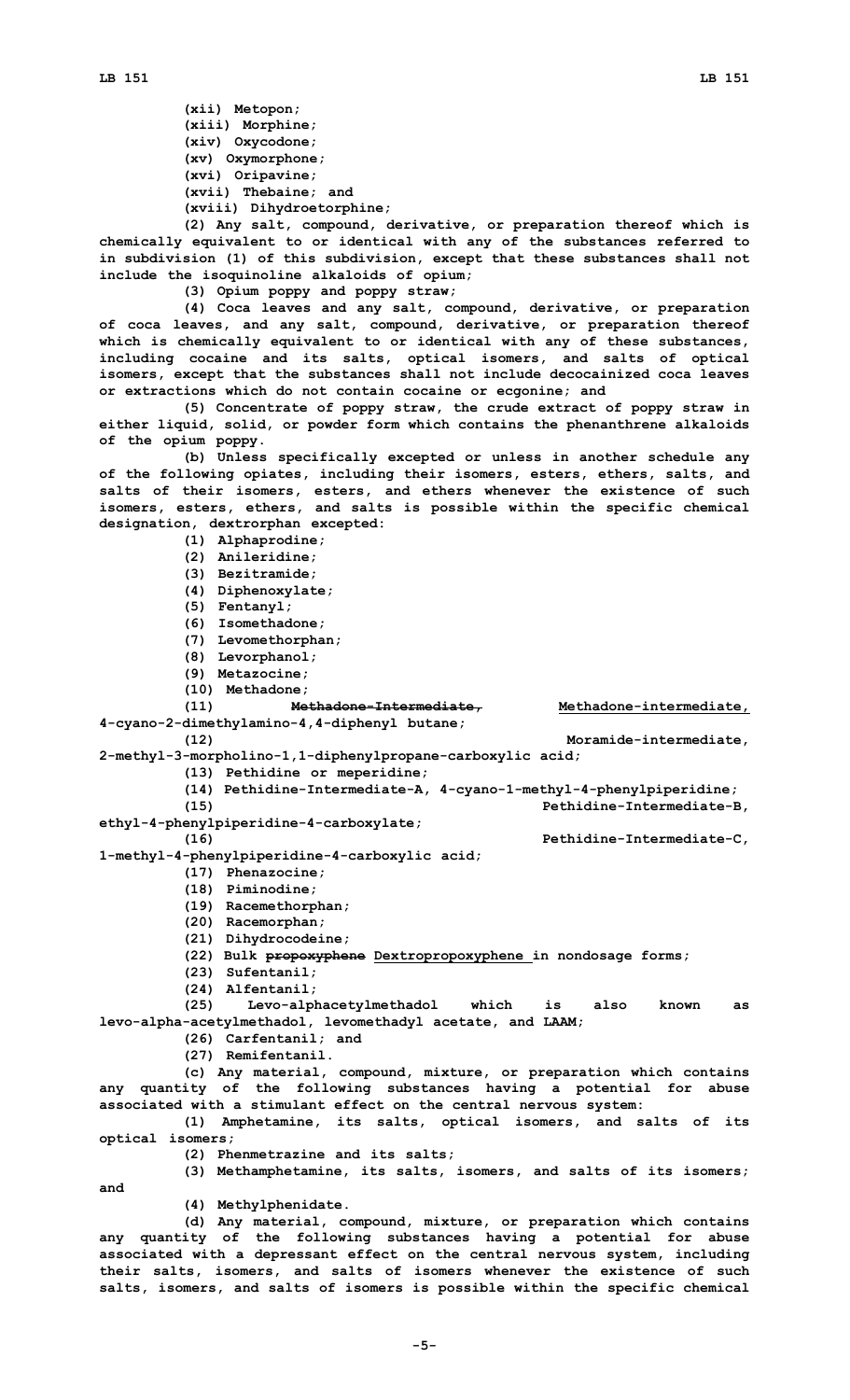**(1) Amobarbital;**

- **(2) Secobarbital;**
- **(3) Pentobarbital;**
- **(4) Phencyclidine; and**
- **(5) Glutethimide.**
- **(e) Hallucinogenic substances known as:**

**(1) Nabilone. Another name for nabilone: (+/-)-trans-3-(1,1-dimethylheptyl)-**

**6,6a,7,8,10,10a-hexahydro-1-hydroxy-6,6-dimethyl-9H-dibenzo(b,d)pyran-9-one. 6,6a,7,8,10,10a-Hexahydro-1-hydroxy-6,6-dimethyl-9H-dibenzo(b,d)pyran-9-one.**

**(f) Unless specifically excepted or unless listed in another schedule, any material, compound, mixture, or preparation which contains any quantity of the following substances:**

**(1) Immediate precursor to amphetamine and methamphetamine: Phenylacetone. Trade and other names shall include, but are not limited to: Phenyl-2-propanone; P2P; benzyl methyl ketone; and methyl benzyl ketone; or**

- **(2) Immediate precursors to phencyclidine, PCP:**
- **(i) 1-phenylcyclohexylamine; or**

**(ii) 1-piperidinocyclohexanecarbonitrile, PCC.**

**Schedule III**

**(a) Any material, compound, mixture, or preparation which contains any quantity of the following substances having <sup>a</sup> potential for abuse associated with <sup>a</sup> stimulant effect on the central nervous system, including their salts, isomers, whether optical, position, or geometric, and salts of such isomers whenever the existence of such salts, isomers, and salts of isomers is possible within the specific chemical designation:**

- **(1) Benzphetamine;**
- **(2) Chlorphentermine;**
- **(3) Clortermine; and**
- **(4) Phendimetrazine.**

**(b) Any material, compound, mixture, or preparation which contains any quantity of the following substances having <sup>a</sup> potential for abuse associated with <sup>a</sup> depressant effect on the central nervous system:**

**(1) Any substance which contains any quantity of <sup>a</sup> derivative of barbituric acid or any salt of <sup>a</sup> derivative of barbituric acid, except those substances which are specifically listed in other schedules of this section;**

- **(2) Chlorhexadol;**
- **(3) Lysergic acid;**
- **(4) Lysergic acid amide;**
- **(5) Methyprylon;**
- **(6) Sulfondiethylmethane;**
- **(7) Sulfonethylmethane;**
- **(8) Sulfonmethane; (9) Nalorphine;**

**(10) Any compound, mixture, or preparation containing amobarbital, secobarbital, pentobarbital, or any salt thereof and one or more other active medicinal ingredients which are not listed in any schedule;**

**(11) Any suppository dosage form containing amobarbital, secobarbital, pentobarbital, or any salt of any of these drugs and approved by the Food and Drug Administration for marketing only as <sup>a</sup> suppository;**

**(12) Any drug product containing gamma-hydroxybutyric acid, including its salts, isomers, and salts of isomers, for which an application is approved under section 505 of the Federal Food, Drug, and Cosmetic Act, 21 U.S.C. 355, as such section existed on July 20, 2002;**

**(13) Ketamine, its salts, isomers, and salts of isomers. Some other names for ketamine: (+/-)-2-(2-chlorophenyl)-2-(methylamino)-cyclohexanone; and**

**(14) Tiletamine and zolazepam or any salt thereof. Trade or other names for <sup>a</sup> tiletamine-zolazepam combination product shall include, but are not limited to: telazol. Trade or other names for tiletamine shall include, but are not limited to: 2-(ethylamino)-2-(2-thienyl)-cyclohexanone. Trade or other names for zolazepam shall include, but are not limited to: 4-(2-fluorophenyl)-6,8-dihydro-1,3,8-trimethylpyrazolo-(3,4-e) (1,4)-diazepin-7(1H)-one, and flupyrazapon.**

**(c) Unless specifically excepted or unless listed in another schedule:**

**(1) Any material, compound, mixture, or preparation containing limited quantities of any of the following narcotic drugs, or any salts calculated as the free anhydrous base or alkaloid, in limited quantities as set forth below:**

**(i) Not more than one and eight-tenths grams of codeine per one**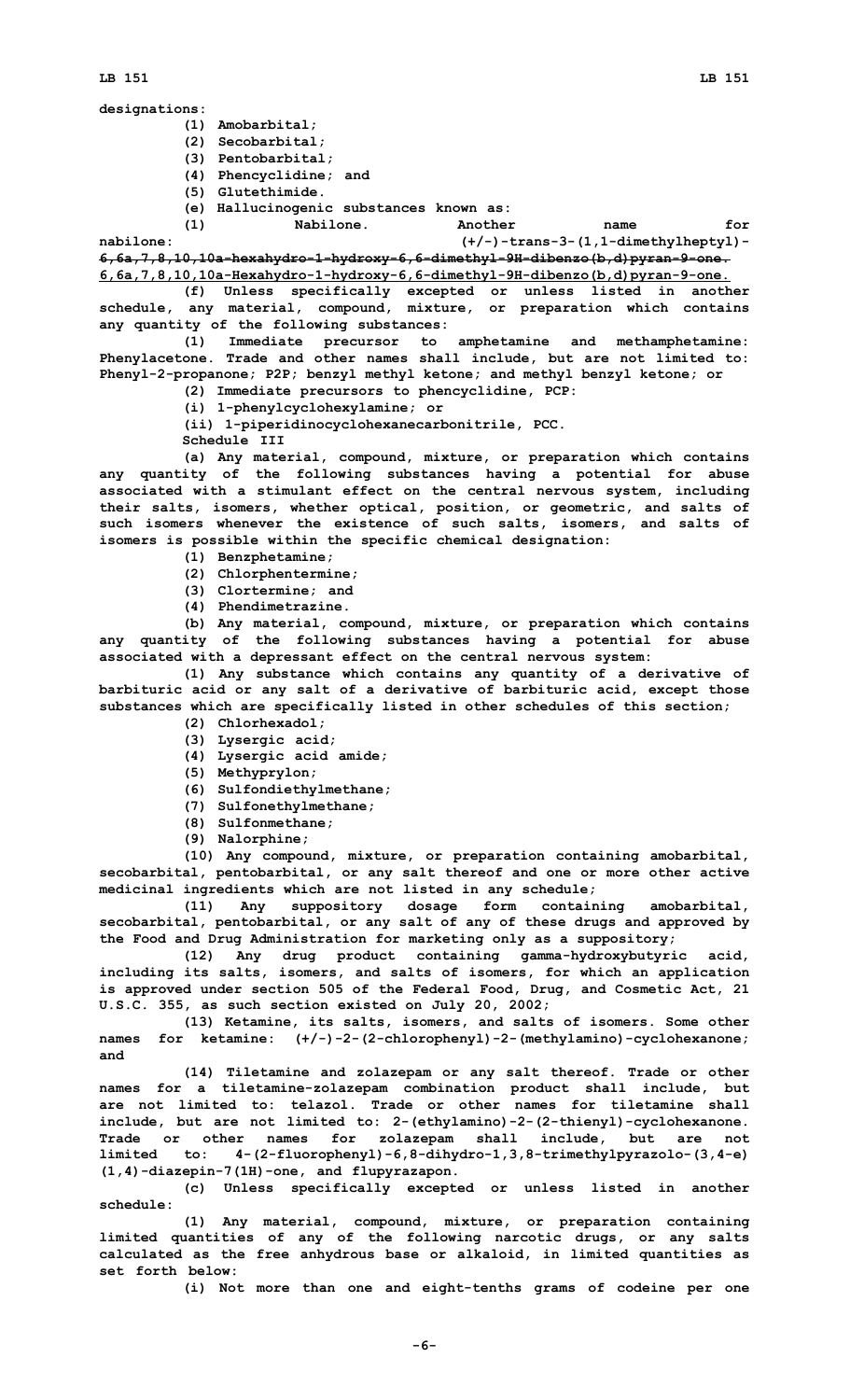**hundred milliliters or not more than ninety milligrams per dosage unit, with an equal or greater quantity of an isoquinoline alkaloid of opium;**

**(ii) Not more than one and eight-tenths grams of codeine per one hundred milliliters or not more than ninety milligrams per dosage unit, with one or more active, nonnarcotic ingredients in recognized therapeutic amounts;**

**(iii) Not more than three hundred milligrams of dihydrocodeinone which is also known as hydrocodone per one hundred milliliters or not more than fifteen milligrams per dosage unit, with <sup>a</sup> fourfold or greater quantity of an isoquinoline alkaloid of opium;**

**(iv) Not more than three hundred milligrams of dihydrocodeinone which is also known as hydrocodone per one hundred milliliters or not more than fifteen milligrams per dosage unit, with one or more active, nonnarcotic ingredients in recognized therapeutic amounts;**

**(v) Not more than one and eight-tenths grams of dihydrocodeine per one hundred milliliters or not more than ninety milligrams per dosage unit, with one or more active, nonnarcotic ingredients in recognized therapeutic amounts;**

**(vi) Not more than three hundred milligrams of ethylmorphine per one hundred milliliters or not more than fifteen milligrams per dosage unit, with one or more active, nonnarcotic ingredients in recognized therapeutic amounts;**

**(vii) Not more than five hundred milligrams of opium per one hundred milliliters or per one hundred grams, or not more than twenty-five milligrams per dosage unit, with one or more active, nonnarcotic ingredients in recognized therapeutic amounts; and**

**(viii) Not more than fifty milligrams of morphine per one hundred milliliters or per one hundred grams with one or more active, nonnarcotic ingredients in recognized therapeutic amounts; and**

**(2) Any material, compound, mixture, or preparation containing any of the following narcotic drug or its salts, as set forth below:**

**(i) Buprenorphine.**

**(d) Unless contained on the administration's list of exempt anabolic steroids as the list existed on June 1, 2007, any anabolic steroid, which shall include any material, compound, mixture, or preparation containing any quantity of the following substances, including its salts, isomers, and salts of isomers whenever the existence of such salts of isomers is possible within the specific chemical designation:**

## **(1) Boldenone;**

**(2) Chlorotestosterone (4-chlortestosterone);**

- **(3) Clostebol;**
- **(4) Dehydrochlormethyltestosterone; Dehydrochloromethyltestosterone;**
- **(5) Dihydrotestosterone (4-dihydrotestosterone);**
- **(6) Drostanolone;**
- **(7) Ethylestrenol;**
- **(8) Fluoxymesterone;**
- **(9) Formebulone (formebolone);**
- **(10) Mesterolone;**
- **(11) Methandienone;**
- **(12) Methandranone;**
- **(13) Methandriol;**
- **(14) Methandrostenolone;**
- **(15) Methenolone;**
- **(16) Methyltestosterone;**
- **(17) Mibolerone;**
- **(18) Nandrolone;**
- **(19) Norethandrolone;**
- **(20) Oxandrolone;**
- **(21) Oxymesterone;**
- **(22) Oxymetholone;**
- **(23) Stanolone;**
- **(24) Stanozolol;**
- **(25) Testolactone;**
- **(26) Testosterone;**
- **(27) Trenbolone; and**

**(28) Any salt, ester, or isomer ether of <sup>a</sup> drug or substance described or listed in this subdivision if the salt, ester, or isomer ether promotes muscle growth.**

**(e) Hallucinogenic substances known as:**

**(1) Dronabinol, synthetic, in sesame oil and encapsulated in <sup>a</sup> soft gelatin capsule in <sup>a</sup> Food and Drug Administration approved drug product. Some other names for dronabinol are (6aR-trans)-6a,7,8,10a-tetrahydro-6,6,9-trimethyl-3-pentyl-6H-dibenzo (b,d)pyran-1-o1 (b,d)pyran-1-ol or (-)-delta-9-(trans)-tetrahydrocannabinol.**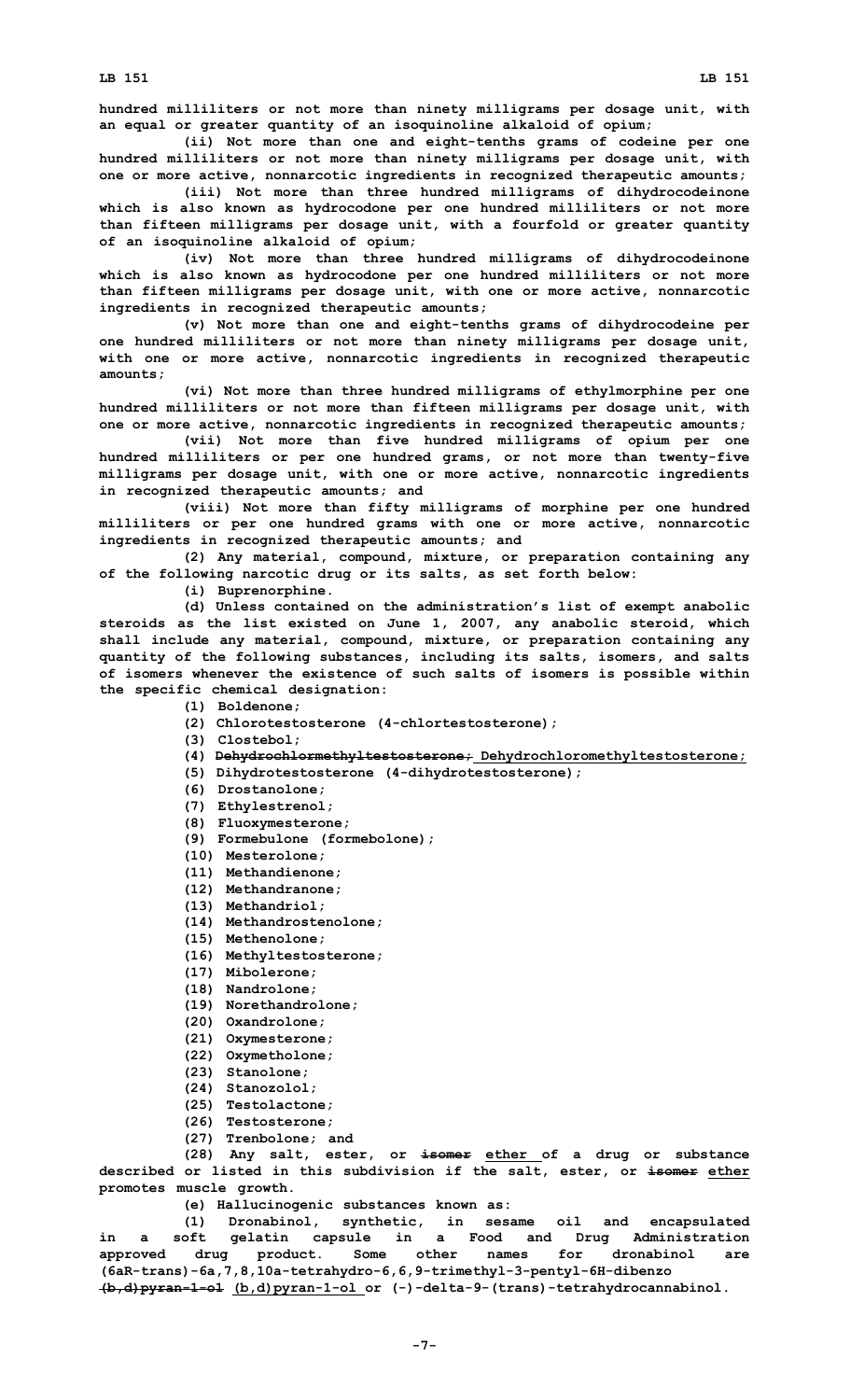**Schedule IV**

**(a) Any material, compound, mixture, or preparation which contains any quantity of the following substances, including their salts, isomers, and salts of isomers whenever the existence of such salts, isomers, and salts of isomers is possible within the specific chemical designation:**

- **(1) Barbital;**
- **(2) Chloral betaine;**
- **(3) Chloral hydrate;**

**(4) Chlordiazepoxide, but not including librax (chlordiazepoxide hydrochloride and clindinium bromide) or menrium (chlordiazepoxide and water soluble esterified estrogens);**

- **(5) Clonazepam;**
- **(6) Clorazepate;**
- **(7) Diazepam;**
- **(8) Ethchlorvynol;**
- **(9) Ethinamate;**
- **(10) Flurazepam;**
- **(11) Mebutamate;**
- **(12) Meprobamate;**
- **(13) Methohexital;**
- **(14) Methylphenobarbital;**
- **(15) Oxazepam;**
- **(16) Paraldehyde;**
- **(17) Petrichloral;**
- **(18) Phenobarbital;**
- **(19) Prazepam;**
- **(20) Alprazolam;**
- **(21) Bromazepam;**
- **(22) Camazepam;**
- **(23) Clobazam;**
- **(24) Clotiazepam;**
- **(25) Cloxazolam;**
- **(26) Delorazepam;**
- **(27) Estazolam;**
- **(28) Ethyl loflazepate;**
- **(29) Fludiazepam; (30) Flunitrazepam;**
- 
- **(31) Halazepam;**
- **(32) Haloxazolam; (33) Ketazolam;**
- **(34) Loprazolam;**
- **(35) Lorazepam;**
- 
- **(36) Lormetazepam;**
- **(37) Medazepam;**
- **(38) Nimetazepam;**
- **(39) Nitrazepam;**
- **(40) Nordiazepam;**
- **(41) Oxazolam;**
- **(42) Pinazepam;**
- **(43) Temazepam;**
- **(44) Tetrazepam;**
- **(45) Triazolam;**
- **(46) Midazolam;**
- **(47) Quazepam;**
- **(48) Zolpidem;**
- **(49) Dichloralphenazone; and**
- **(50) Zaleplon.**

**(b) Any material, compound, mixture, or preparation which contains any quantity of the following substance, including its salts, isomers, whether optical, position, or geometric, and salts of such isomers, whenever the existence of such salts, isomers, and salts of isomers is possible: Fenfluramine.**

**(c) Unless specifically excepted or unless listed in another schedule, any material, compound, mixture, or preparation which contains any quantity of the following substances having <sup>a</sup> stimulant effect on the central nervous system, including their salts, isomers, whether optical, position, or geometric, and salts of such isomers whenever the existence of such salts, isomers, and salts of isomers is possible within the specific chemical designation:**

- **(1) Diethylpropion;**
- **(2) Phentermine;**
- **(3) Pemoline, including organometallic complexes and chelates**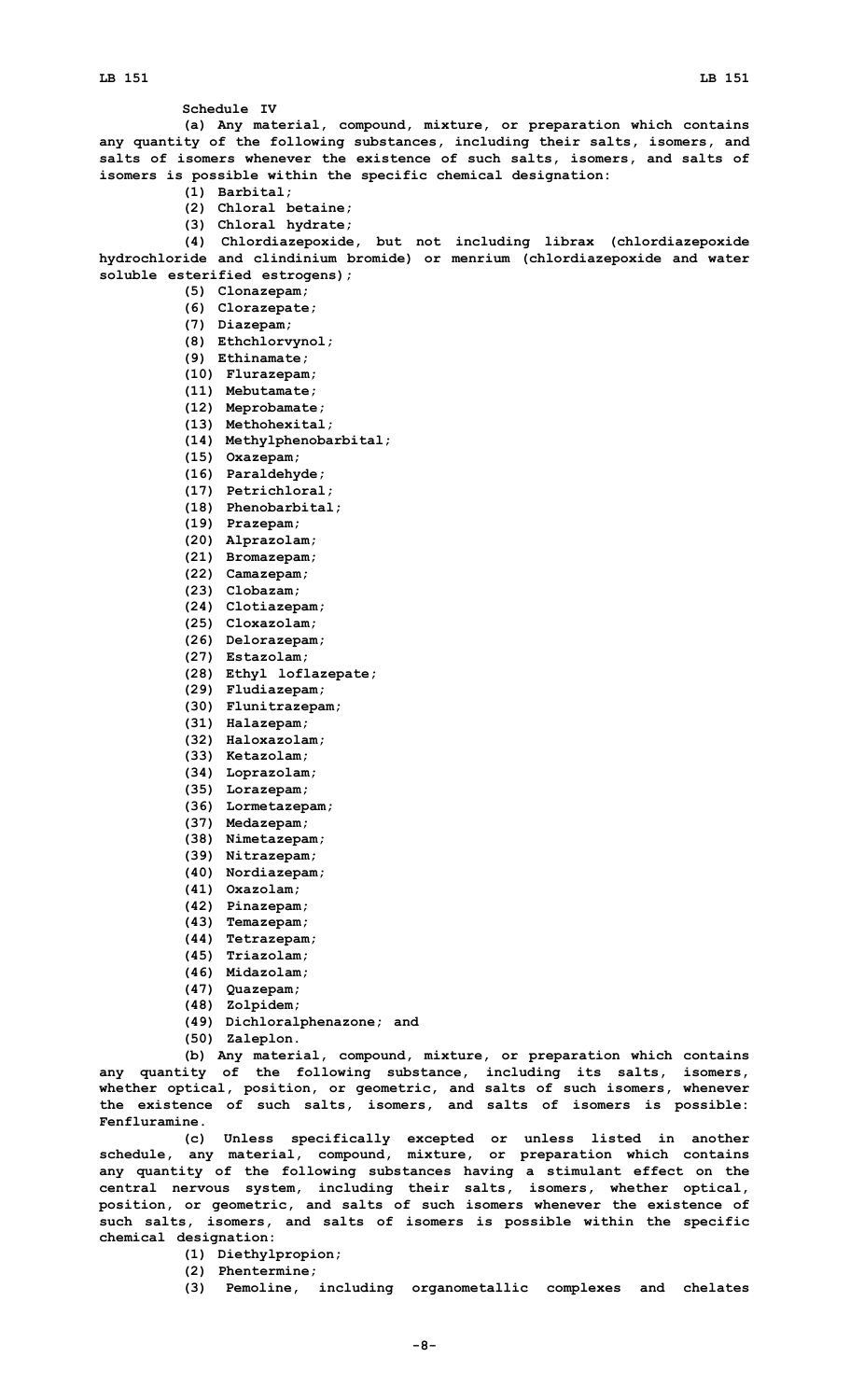- **(4) Mazindol;**
- **(5) Pipradrol;**
- **(6) SPA, ((-)-1-dimethylamino- 1,2-diphenylethane);**
- **(7) Cathine. Another name for cathine is ((+)-norpseudoephedrine);**
- **(8) Fencamfamin;**
- **(9) Fenproporex;**
- **(10) Mefenorex;**
- **(11) Modafinil; and**
- **(12) Sibutramine.**

**(d) Unless specifically excepted or unless listed in another schedule, any material, compound, mixture, or preparation which contains any quantity of the following narcotic drugs, or their salts or isomers calculated as the free anhydrous base or alkaloid, in limited quantities as set forth below:**

**and**

**(1) Propoxyphene Dextropropoxyphene in manufactured dosage forms;**

**(2) Not more than one milligram of difenoxin and not less than twenty-five micrograms of atropine sulfate per dosage unit.**

**(e) Unless specifically excepted or unless listed in another schedule, any material, compound, mixture, or preparation which contains any quantity of the following substance, including its salts: Pentazocine.**

**(f) Unless specifically excepted or unless listed in another schedule, any material, compound, mixture, or preparation which contains any quantity of the following substance, including its salts, isomers, and salts of such isomers: Butorphanol.**

**(g)(1) Unless specifically excepted or unless listed in another schedule, any material, compound, mixture, or preparation which contains any quantity of the following substance, including its salts, optical isomers, and salts of such optical isomers: Ephedrine.**

**(2) The following drug products containing ephedrine, its salts, optical isomers, and salts of such optical isomers, are excepted from subdivision (g)(1) of Schedule IV if they may lawfully be sold over the counter without <sup>a</sup> prescription under the Federal Food, Drug, and Cosmetic Act, as the act existed on September 1, 2001; (A) are stored behind <sup>a</sup> counter, in an area not accessible to customers, or in <sup>a</sup> locked case so that <sup>a</sup> customer needs assistance from an employee to access the drug product; (B) are sold by <sup>a</sup> person, eighteen years of age or older, in the course of his or her employment to <sup>a</sup> customer eighteen years of age or older with the following restrictions: No customer shall be allowed to purchase, receive, or otherwise acquire more than three and six-tenths grams of ephedrine base during <sup>a</sup> twenty-four-hour period; no customer shall purchase, receive, or otherwise acquire more than nine grams of ephedrine base during <sup>a</sup> thirty-day period; and the customer shall display <sup>a</sup> valid driver's or operator's license, <sup>a</sup> Nebraska state identification card, <sup>a</sup> military identification card, an alien registration card, or <sup>a</sup> passport as proof of identification; (C) are labeled and marketed in <sup>a</sup> manner consistent with the pertinent OTC Tentative Final or Final Monograph; (D) are manufactured and distributed for legitimate medicinal use in <sup>a</sup> manner that reduces or eliminates the likelihood of abuse; and (E) are not marketed, advertised, or represented in any manner for the indication of stimulation, mental alertness, euphoria, ecstasy, <sup>a</sup> buzz or high, heightened sexual performance, or increased muscle mass:**

- **(A) (i) Primatene Tablets;**
- **(B) (ii) Bronkaid Dual Action Caplets; and**
- **(C) (iii) Pazo Hemorrhoidal Ointment.**

**(3) Food and dietary supplements described in 21 U.S.C. 321, as such section existed on September 1, 2001, containing ephedrine, including its salts, optical isomers, and salts of such optical isomers, are excepted from subdivision (g)(1) of Schedule IV if:**

**(A) They are labeled in <sup>a</sup> manner consistent with section 28-448 and bear the statements: "This statement has not been evaluated by the Food and Drug Administration. This product is not intended to diagnose, treat, cure, or prevent any disease.";**

**(B) Any dosage form of the food or dietary supplements (i) does not contain any hydrochloride or sulfate salts of ephedrine alkaloids, (ii) does not contain more than twenty-five milligrams of ephedrine alkaloids, and (iii) does not contain ephedrine alkaloids in excess of five percent of the total capsule weight;**

**(C) They are not marketed, advertised, or represented in any manner for the indication of stimulation, mental alertness, euphoria, ecstasy, <sup>a</sup> buzz or high, heightened sexual performance, or increased muscle mass; and**

**(D) Analysis of the product is provided to the department to ensure**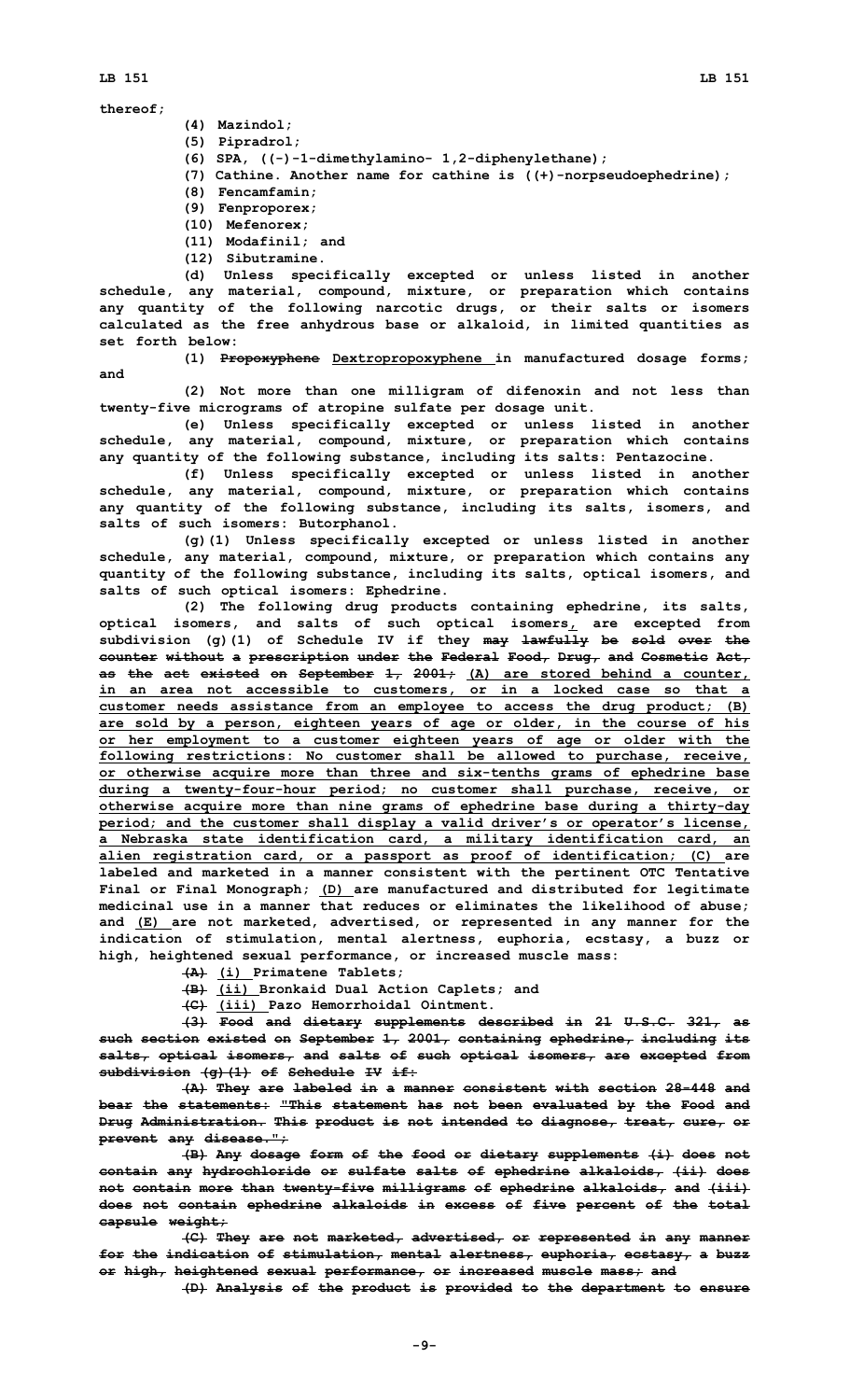## **that the product meets the requirements of subdivision (g)(3)(B) of Schedule IV.**

**Schedule V**

**(a) Any compound, mixture, or preparation containing any of the following limited quantities of narcotic drugs or salts calculated as the free anhydrous base or alkaloid, which shall include one or more nonnarcotic active medicinal ingredients in sufficient proportion to confer upon the compound, mixture, or preparation valuable medicinal qualities other than those possessed by the narcotic drug alone:**

**(1) Not more than two hundred milligrams of codeine per one hundred milliliters or per one hundred grams;**

**(2) Not more than one hundred milligrams of dihydrocodeine per one hundred milliliters or per one hundred grams;**

**(3) Not more than one hundred milligrams of ethylmorphine per one hundred milliliters or per one hundred grams;**

**(4) Not more than two and five-tenths milligrams of diphenoxylate and not less than twenty-five micrograms of atropine sulfate per dosage unit;**

**(5) Not more than one hundred milligrams of opium per one hundred milliliters or per one hundred grams; and**

**(6) Not more than five-tenths milligram of difenoxin and not less than twenty-five micrograms of atropine sulfate per dosage unit.**

**(b) Unless specifically exempted or excluded or unless listed in another schedule, any material, compound, mixture, or preparation which contains any quantity of the following substances having <sup>a</sup> stimulant effect on the central nervous system, including its salts, isomers, and salts of isomers: Pyrovalerone.**

**Sec. 2. Section 28-456, Reissue Revised Statutes of Nebraska, is amended to read:**

**28-456 (1) Any drug products containing phenylpropanolamine, pseudoephedrine, or their salts, optical isomers, or salts of such optical isomers may be sold without <sup>a</sup> prescription only if they are:**

**(a) Labeled and marketed in <sup>a</sup> manner consistent with the pertinent OTC Tentative Final or Final Monograph;**

**(b) Manufactured and distributed for legitimate medicinal use in <sup>a</sup> manner that reduces or eliminates the likelihood of abuse;**

**(c) Packaged as follows:**

**(i) Except for liquids, sold in package sizes of not more than three and six-tenths grams of pseudoephedrine base or three and six-tenths grams of phenylpropanolamine base, in blister packs, each blister containing not more than two dosage units, or if the use of blister packs is technically infeasible, in unit dose packets or pouches; and**

**(ii) For liquids, sold in package sizes of not more than three and six-tenths grams of pseudoephedrine base or three and six-tenths grams of phenylpropanolamine base;**

**(d) Sold by <sup>a</sup> person, eighteen years of age or older, in the course of his or her employment to <sup>a</sup> customer, eighteen years of age or older, with the following restrictions:**

**(i) No customer shall be allowed to purchase, receive, or otherwise acquire more than three and six-tenths grams of pseudoephedrine base or three and six-tenths grams of phenylpropanolamine base during <sup>a</sup> twenty-four-hour period;**

**(ii) No customer shall purchase, receive, or otherwise acquire more than nine grams of pseudoephedrine base or nine grams of phenylpropanolamine base during <sup>a</sup> thirty-day period; and**

**(iii) The customer shall display <sup>a</sup> valid driver's or operator's license, <sup>a</sup> Nebraska state identification card, <sup>a</sup> military identification card, an alien registration card, or <sup>a</sup> passport as proof of identification; and**

**(e) Stored behind <sup>a</sup> counter, in an area not accessible to customers, or in <sup>a</sup> locked case so that <sup>a</sup> customer needs assistance from an employee to access the drug product. , except that this requirement does not apply to liquid pediatric formulations. For the purposes of this subdivision, liquid pediatric formulation means <sup>a</sup> liquid formulation with pseudoephedrine doses of fifteen milligrams or less that is manufactured and marketed for children twelve years of age or younger. If it is documented by <sup>a</sup> law enforcement agency to the Nebraska State Patrol that <sup>a</sup> liquid pediatric formulation has been found at <sup>a</sup> methamphetamine manufacturing site, the patrol shall present the documentation to the chief medical officer, as described in section 81-3115, who shall issue an order removing the exemption.**

**(2) Any person who sells drug products in violation of this section may be subject to <sup>a</sup> civil penalty of fifty dollars per day, and for <sup>a</sup> second or any subsequent violation, the penalty may be one hundred dollars per day. Any such drug products shall be seized and destroyed upon the finding of <sup>a</sup>**